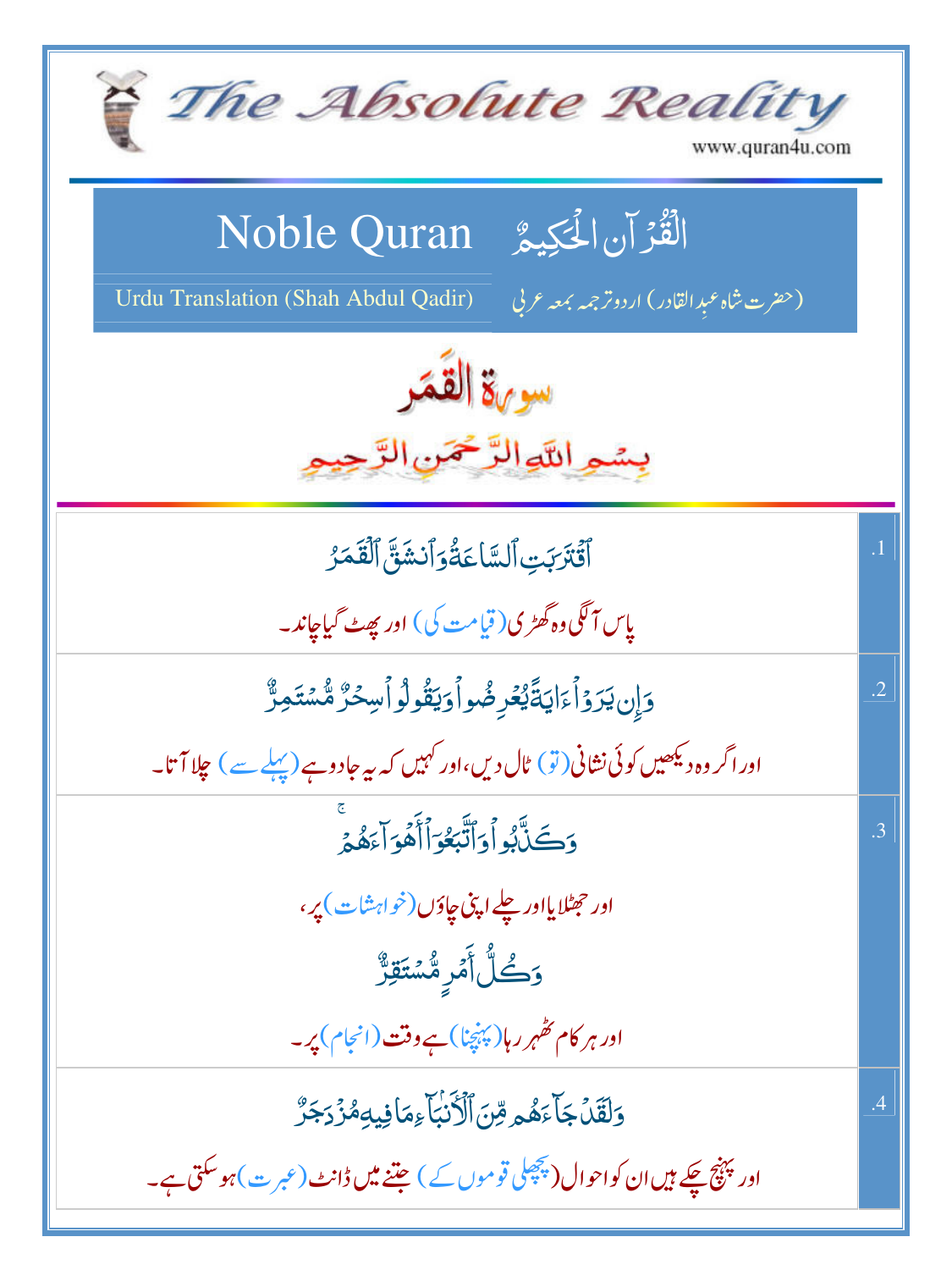| ڿڪۡمَةُٰؠؐڸۼ <sub>ۘ</sub>                                                                        | .5             |
|--------------------------------------------------------------------------------------------------|----------------|
| یوری عقل کی بات ہے،                                                                              |                |
| فَمَاتُغُنِ ٱلتَّذُّعُ                                                                           |                |
| پھر کام نہیں کرتے (فائدہ نہیں اٹھاتے)ڈرسناتے (تنبیہات سے)۔                                       |                |
| فَتَوَلَّ عَنْهُمْ                                                                               | .6             |
| سونوہٹ آاُن کی طرف سے،                                                                           |                |
| <b>يَرۡ</b> مَ يَنۡ عُٱلدَّاعِ إِلَىٰ شَيۡ ءٍنُّكُورِ                                            |                |
| جس دن پکارے پکارنے والا ایک ان د <sup>یکھی</sup> چیز کو،                                         |                |
| ڿ۠ۺ۠ؖۼؘٳٲٛڹؘۘؗؗڝؘ <i>ۮؚۿؽ</i> ٙڲؘۯ۠جُونَ؋ؚڹؘٲڷۯٚۘڿۡڹؘٳٮؾؚ۫ػٲؙۜڹ <sub>ۘۜڷ</sub> ؠؽٙڿڒٳڒ۠ۺ۠ؾۺڒ۠    | .7             |
| نویں(جھکی، سہمی) آنکھیں،نکل پڑیں قبروں سے جیسے ٹڈی بکھر پڑی(منتش)۔                               |                |
| مُّهُطِعِينَ إِلَى ٱلدَّاجَ                                                                      | $\overline{8}$ |
| دوڑتے جائیں ایکار پر۔                                                                            |                |
| يَقُولُ ٱلْكَفِرُونَ هَذَا يَوۡهُ عَسِرٌ                                                         |                |
| کہتے منکر پہ دن مشکل آیا۔                                                                        |                |
| ػڷؖڹؘؾؙ <b>ۊ</b> ٞڹؘڶۿؽۊٙۏۿۺ۠؏ڣؘػڷۜڹ۠ۅٲٝۼڹؘٮڷٵۅؘڦٲڷۅٲۼٮٞ۠ۏڹ۠؋ٲۯ۬ۮڿۯ                              | .9             |
| حجٹلا چکے ہیں انسے پہلے نوح کی قوم پھر حجھوٹا کہاہمارے بندے کواور بولے دیوانہ ہے اور حجٹر ک لیا۔ |                |
|                                                                                                  |                |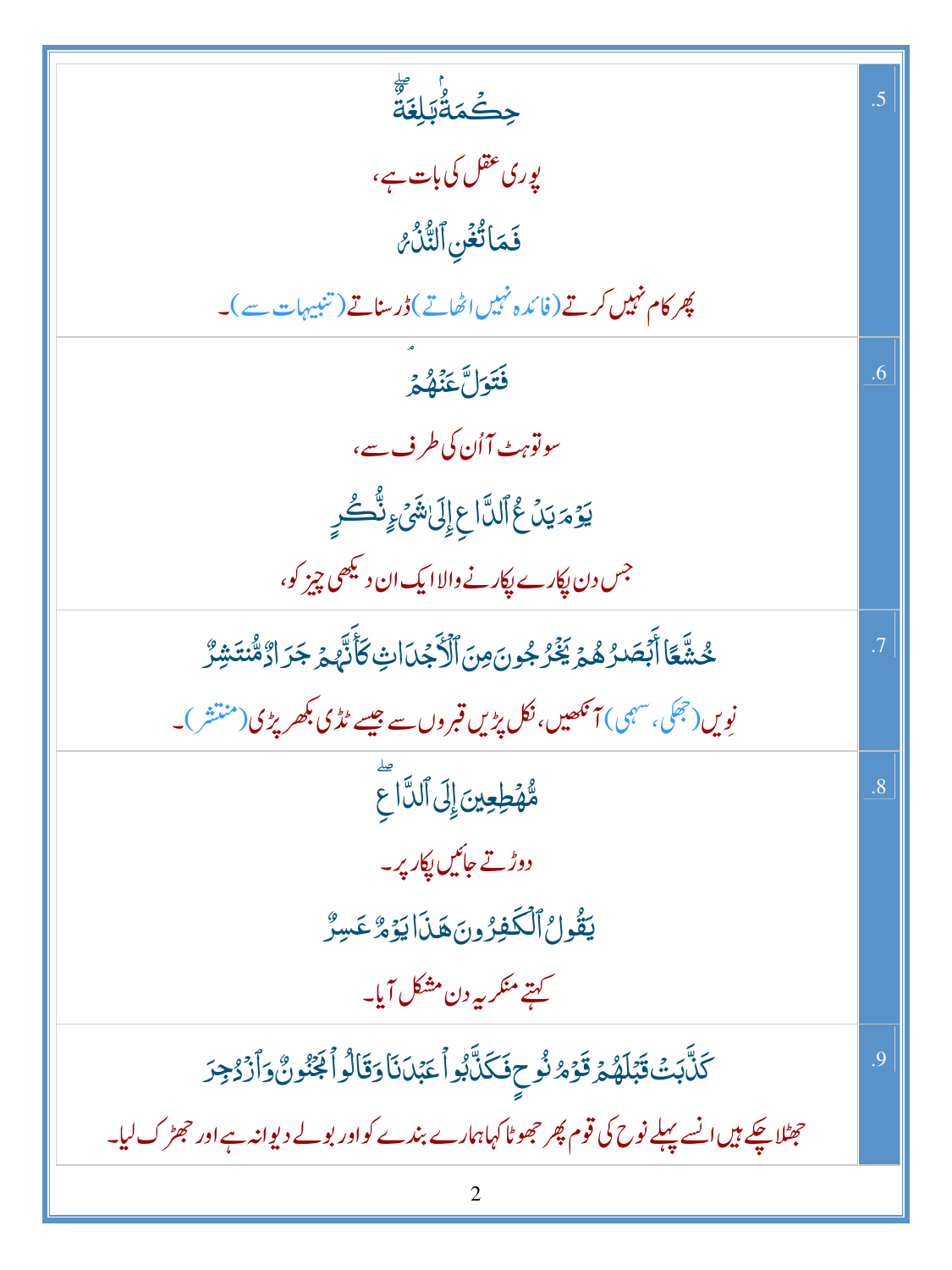| فَدَعَا يَبْتُمَأَنِّي مَغْلُوبٌ فَأَنتَصِرُ                                    | .10              |
|---------------------------------------------------------------------------------|------------------|
| چر (نو <u>ٹ نے) پ</u> کارااپنے رب کو کہ میں دب(مغلوب ہو) گیاہوں توبدلہ لے۔      |                  |
| فَفَتَحۡنَآ أَبۡوَابَ ٱلسَّمَآءِ بِمَآءٍ مُّنۡہَمِرِ                            |                  |
| چرہم نے کھول دیئے دہانے آسان کے،ریل سے پانی (موسلا دھار بارش) کے۔               |                  |
| وَفَجَّرُنَا ٱلْأَرَّضَ عُيُونَافَالَّتَقَى ٱلْمَاءُعَلَىٰٓ أُمَرٍ قَلْ قُلِ مَ | .12              |
| اور بہادیئے زمین سے چشمے، پھر مل گیاپانی ایک کام پر جو ٹہر ار ہاتھا،            |                  |
| وَحَمَلْنَهُ عَلَىٰ ذَاتِ أَلَٰوَ حِوَدُسُرٍ                                    | .13              |
| اور سوار کیااس کوایک تختوں اور کیلوں والی ( کشتی ) پر،                          |                  |
| <b>ڲؘ</b> ڔؚؽڹؚٲؙڠؿڹؘٵ                                                          | .14              |
| بہتی ہماری آنکھوں ( نگرانی ) کے سامنے،                                          |                  |
| جَزَ آءًلِّسَ كَانَ كُفِرَ                                                      |                  |
| (پ)بدلہ (ٹھا)اس کی طرف سے (خاطر) جس کی قدر نہ جانی تھی،                         |                  |
| <u>وَلِقَلِاتَّرَكْتَهَا</u> ٓءَايَةً                                           | $\overline{.15}$ |
| اور اس کو ہم نے رہنے دیانشان کر ،                                               |                  |
| <b>ۘڣؘۿڷٙ</b> ۣڡؚڹۿ۠ڷؖٙڮڔۣ                                                      |                  |
| پھر کوئی ہے سوچنے (نص <u>بحت</u> قبول کرنے ) والا۔                              |                  |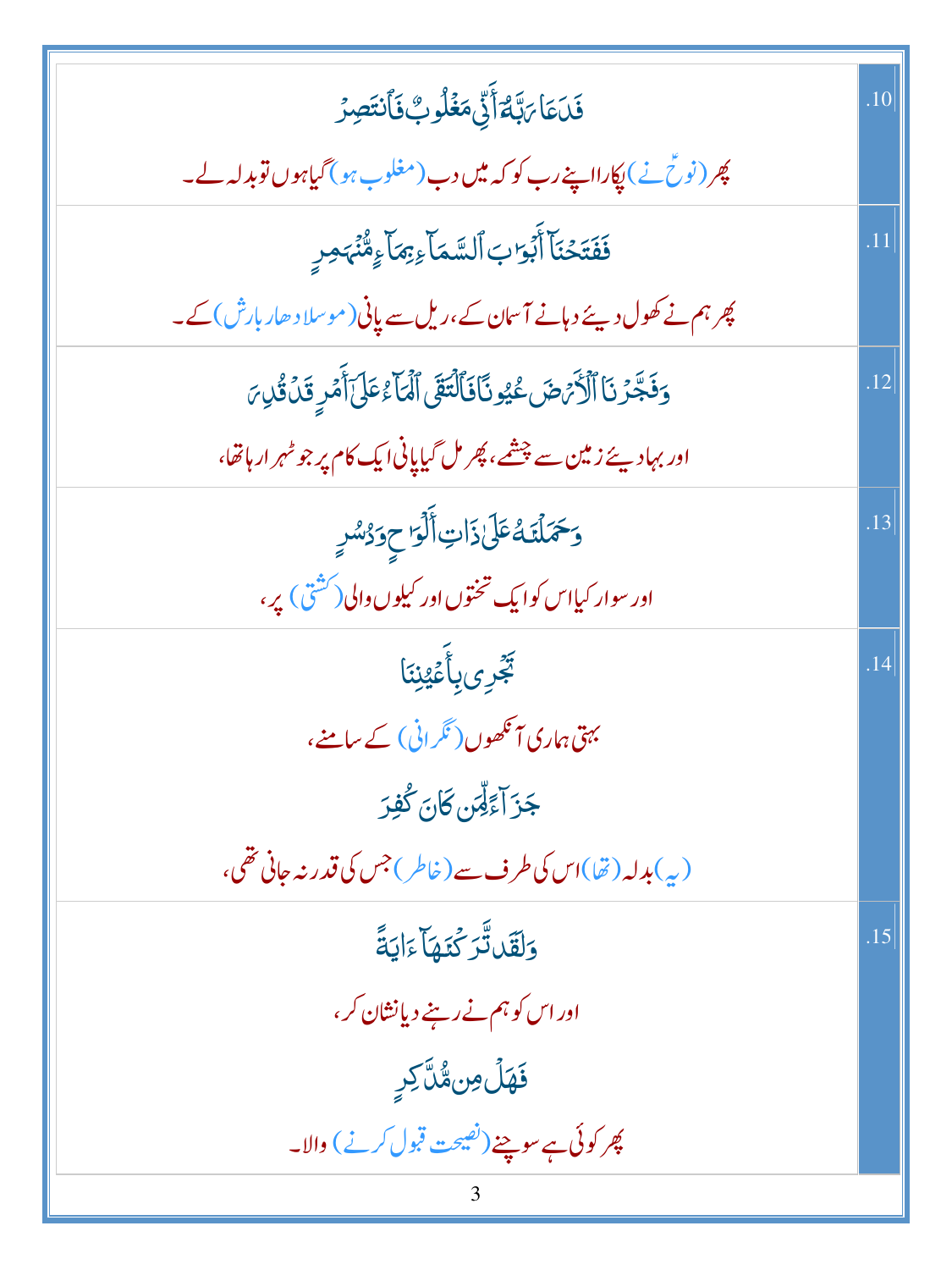| فَكَيْفَ كَانَ عَذَابِي وَنُذُرِ                                                      | .16 |
|---------------------------------------------------------------------------------------|-----|
| چر کیساتھامیر اعذاب اور میر ادڑ کا(تنبیہہ)؟                                           |     |
| وَلَقَلْ يَسَّرُنَا ٱلْقُرْءَانَ لِللَّ كُرِ فَهَلُ مِن مُّلَّ كِرِ                   |     |
| اور ہم نے آسان کیا قر آن سمجھنے کو، پھر ہے کوئی سوچنے والا (ٹھیجت قبول کرنے)؟         |     |
| ؘ<br>ػڶ <sub>ۜ</sub> ؖڹؘٮ <i>ؘٞ</i> ؾؾؘٵۮ۠ڣؘػؿڡؘ؆ؘڽؘڡؘۮؘٳۑٜۥۯٮؙٛۮؗ۠ <i>؇</i> ۣ        | .18 |
| حجٹلایاعادنے، پھر کیساہوامیر اعذاب اور میر ادڑ کا(تنبیہہ)؟                            |     |
| ٳۣڹ۠ٵٚٲٛٙ؍ٛڛؘڶڹؘٲۼڶؽ <sub>ڮ</sub> ؚڂ؆ۣؽڲؘٲڞۯٙڞۯٙٳڧۣؽۯٙۄؚ <sup>ؽ</sup> ػڛۣۨۨڡ۠ۺؾؘڡؚڗؚۣ | .19 |
| ہم نے بھیجی ان پر باؤ( ہو ا) مٹھر ی( ٹھنڈ ی)سناٹے کی ایک نحوست کے دن،جو چلی گئی،      |     |
| تَنزِعُٱلنَّاسَ كَأَنَّهُمُ أَعۡجَارُۢ نَخۡلِ مُّنقَعِرِ                              | .20 |
| اکھاڑ مارتی لو گوں کو، جیسے وہ جڑیں تھجور کی ہیں اکھڑی پڑی۔                           |     |
| فَكَيْفَ كَانَ عَذَابِى وَنُذُرِ                                                      | .21 |
| پھر کیپاہوامیر اعذاب اور میر ادڑ کا(تنب <sub>یہ</sub> ہ)؟                             |     |
| وَلَقَنْ يَسَّرُنَا ٱلْقُرْءَانَ لِللَّ كُرِ فَهَلُ مِن مُّلَّ كِرِ                   | .22 |
| اور ہم نے آسان کیا قر آن سمجھنے کو، پھر ہے کوئی سوچنے والا (نصیحت قبول کرنے )؟        |     |
| <b>ػٙڷۜڹؘؾٞۥ۬ٞ۬ػ</b> ۅۮڹٲڵؾ۠ۨڷؙ؆                                                      | .23 |
| حِمِثْلا بِحَ ثَمُود نے ڈرسناتے (تنبیہات کو)،                                         |     |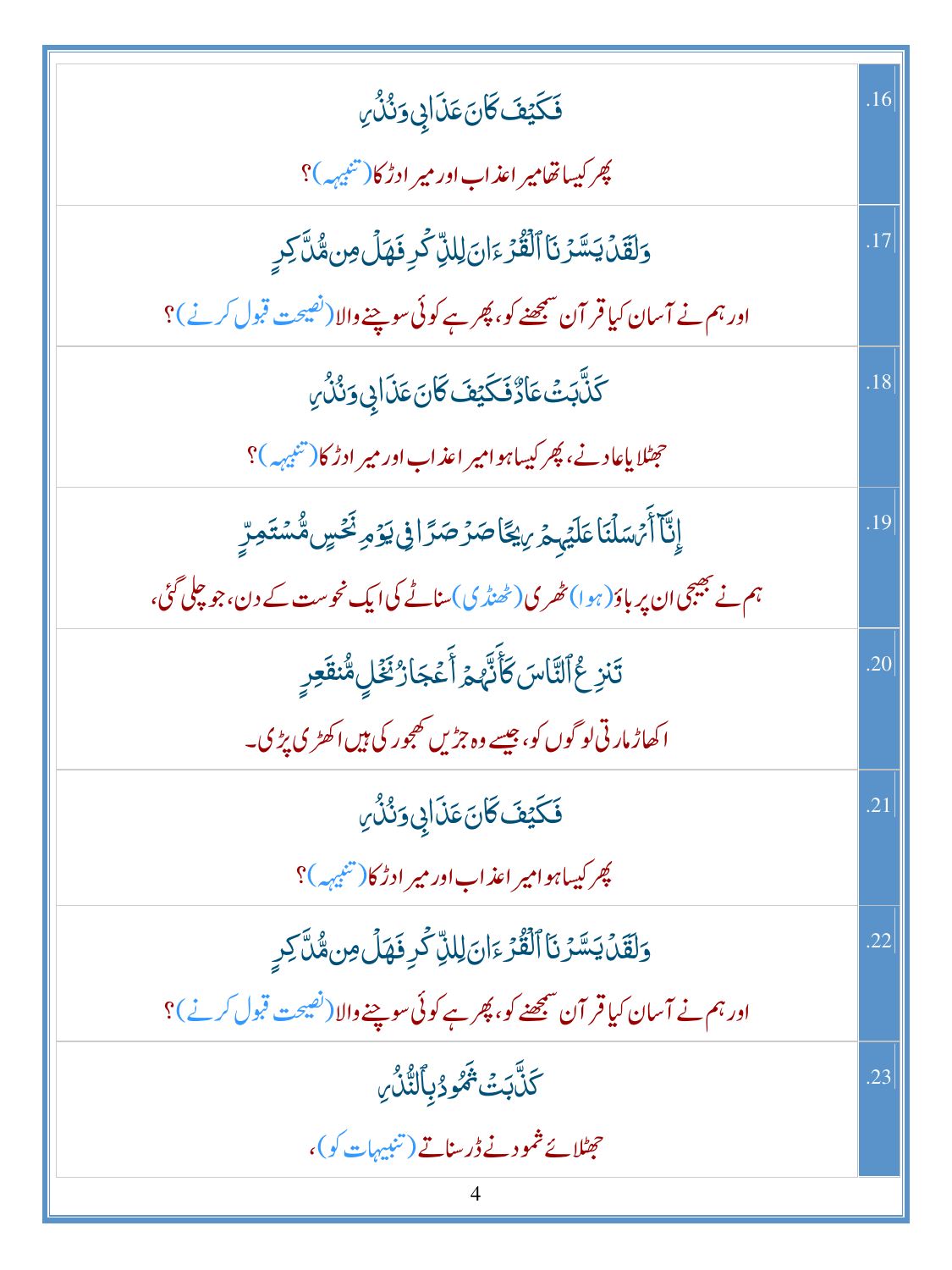| فَقَالُوَأَأَبَشَرَ اوِّنَّاوَاحِدَّانَّتَّبِعُهُ                                                                     | .24 |
|-----------------------------------------------------------------------------------------------------------------------|-----|
| پھر کہنے لگے، کیاایک آدمی ہم ہی <b>می</b> ں کااکیلا $(\mathscr{R}, \mathscr{R})$ یں ہی سے ہے ) ہم اسکے کیے پر چلیں گے |     |
| ٳۣڹۜ۠ۜٵۧٳؚڋؘا <sup>ڶ</sup> ۨ <i>ڣۣ؋</i> ؘٮڶڸٟڗ <i>ۺ</i> ڂڔۣ                                                           |     |
| توہم غلطی میں پڑے (بہ <sub>ک</sub> گئے ) اور سودامیں (ہماری مت <sub>ع</sub> اری گئی)۔                                 |     |
| آَءُلُقِّ ٱلَّذِ <i>ۨ كَرُّ عَلَيْهِ مِنْ بَيَ</i> نِنَا                                                              | .25 |
| کیااتری اسی پر مسمجھوتی(و <i>چی</i> ) ہم سب میں سے ؟                                                                  |     |
| ڹڶ <i>؋ؙ</i> ۅٙڬٙڐۜٳڮٲؘۺ <i>ڒ۠</i>                                                                                    |     |
| کوئی نہیں یہ جھوٹاہے بڑائی مار تا(شیخی باز)۔                                                                          |     |
| سَيَعۡلَمُونَ غَدَّامَّنِ ٱلۡكَٰنَّابُ ٱلۡأَنْثِرُ                                                                    | .26 |
| اب جان لیں گے کل کو، کون ہے جھوٹابڑائی مار تا $(\H \mathring{\mathbb{Z}})$ ۔                                          |     |
| ٳڽٚؖٲۿۯڛ <b>ڵ</b> ۅٲٱڵؾٞٲۊ <i>ٙ</i> ڣؿؘڎؘڡ۠ؖۜڴؽۄ۫ڣؘٲ <i>ؠٛ</i> ڗٙۊؚ <i>ڹ</i> ٛۿ؏ۅؘٲڞڟڹۯ                               | .27 |
| ہم بھیجتے ہیں اونٹنی ان کے جانچنے ( آزمائش ) کو، سو دیکھتارہ ان کواور تھٰہر ارہ ( صبر کر )،                           |     |
| ؚ<br><b>وَنَبِّئۡهُمۡ أَنَّ ٱلۡمَاۤءَقِسۡمَةُٰبَيۡنَہُمۡ</b>                                                          | .28 |
| اور سنادے ان کو، کہ پانی بائٹاہے                                                                                      |     |
| 5                                                                                                                     |     |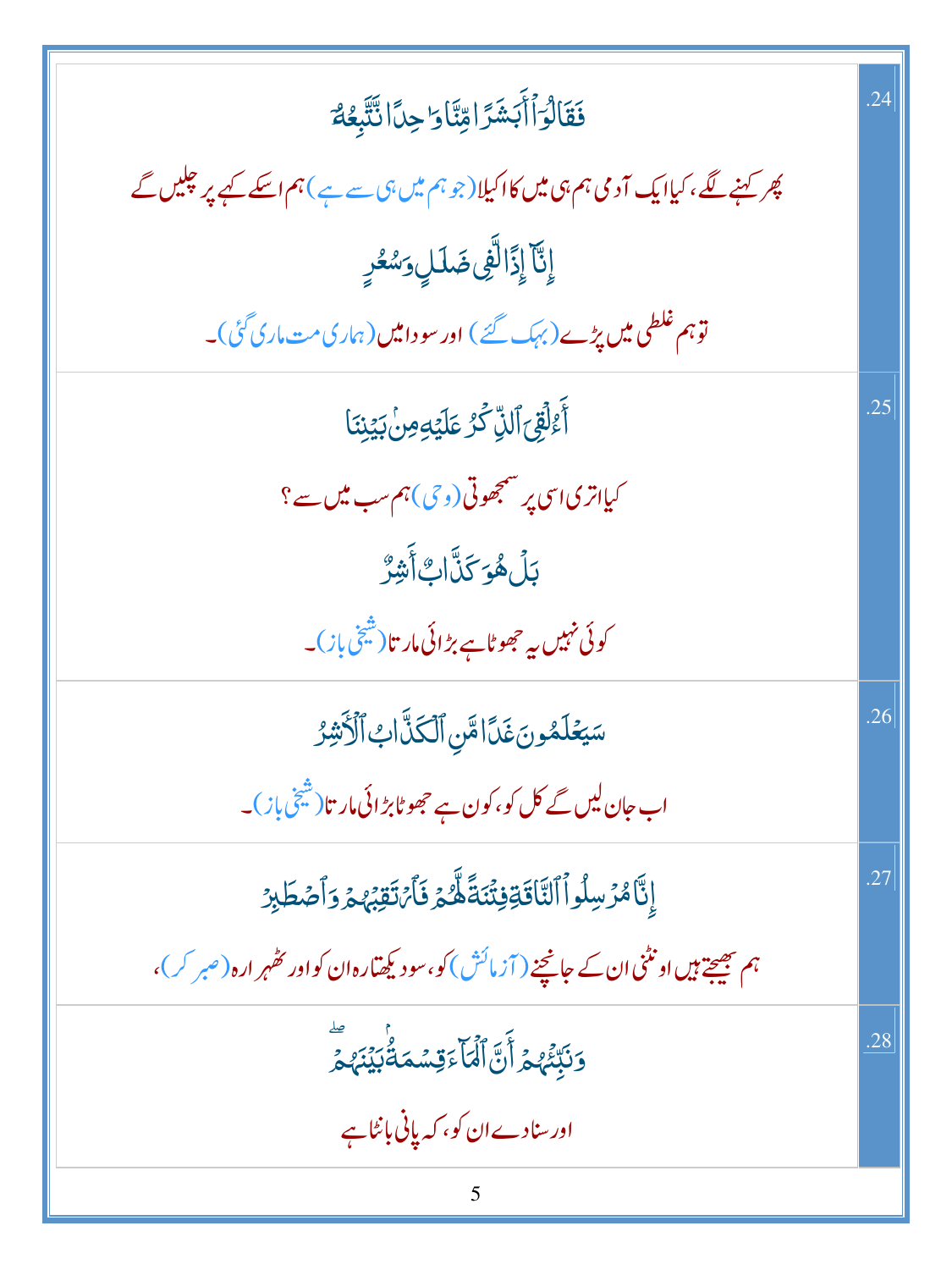| ڴڵٞۺ۫ۯٙڹؚڴۘ <i>ؾٙڞؘڒ۠</i>                                                              |     |
|----------------------------------------------------------------------------------------|-----|
| ان میں ہر ( باری دالے کواپٹی) باری پر پہنچناہے۔                                        |     |
| فَنَادَوُاًصَاحِبَهُمَّ فَتَعَاطَىٰفَعَقَرَ                                            | .29 |
| پھر <sub>ل</sub> پکارے اپنے رفیق کو پھر ہاتھ جلایااور (او نٹنی کو) کاٹا۔               |     |
| فَكَيْفَ كَانَ عَذَابِي وَنُذُرِ                                                       | .30 |
| چر کیساہوامیر اعذاب اور میر ادڑ کا(تنبیہہ)؟                                            |     |
| إِنَّآ أَيۡسَلۡنَاۚ عَلَيۡہِمۡ صَيۡحَةًۚوَا حِلَةًۚ فَكَانُو أَكَهَشۡيوِ ٱلۡٱصۡقَطِٰرِ | .31 |
| ہم نے بھیجی ان پر ایک چنگھاڑ، پھر رہ گئے جیسے روندی(کچلی)باڑ کا نٹوں کی۔               |     |
| وَلَقَلْ يَسَّرُنَا ٱلْقُرْءَانَ لِللَّ كُرِ فَهَلُ مِن مُّلَّ كِرِ                    | .32 |
| اور ہم نے آسان کیا قر آن سمجھنے کو، پھر ہے کوئی سوچنے والا (نصیحت قبول کرنے )؟         |     |
| <b>كَنَّابَتْ قَوْمُ لُوطِ بِٱلتُّنُّ</b> يِ                                           | .33 |
| حِمِثْلائے لوط کی <b>قوم نے ڈرسناتے (تنب</b> یہات)۔                                    |     |
| إِنَّآ أَمۡسَلۡنَا عَلَيۡہِمۡ حَاصِبًاۤ إِلَّآءَالَ لَوۡطٍ                             | .34 |
| ہم نے بھیجی ان پر باؤ( ہوا) پتھر اؤ کی، سوالو ط $\leq$ گھر کے                          |     |
| ڹ <sub>ؖ</sub> ؾ <sub>ۜٙڷڣ</sub> ۄۑؚڛؘڬڕۣ                                              |     |
| ان کو بچادیاہم نے پچھلی رات سے (رات کے پچھلے پہر)،                                     |     |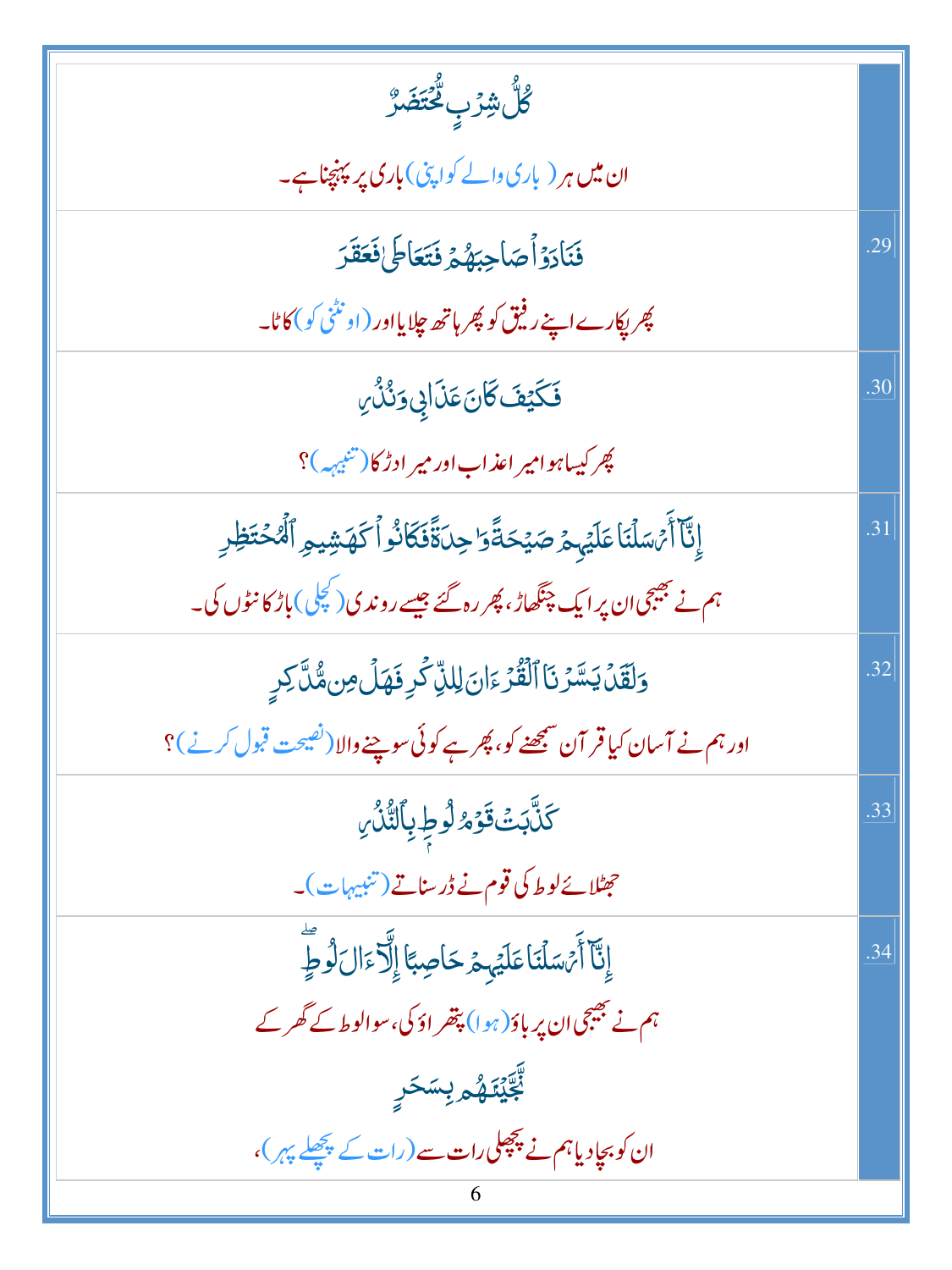| ؚ<br>ڵ <b>ؚػ</b> ڡؘڐؘۘڡؚۜڽؘؾڹڹٲۜ                                                 | .35 |
|----------------------------------------------------------------------------------|-----|
| فضل سے اپنی طرف کے۔                                                              |     |
| <i>ػ</i> ٙڶ <i>ٙٳڸڰؘۼٞ<sub>ؖ</sub>ڋؽؚۄؘڛٙۺؘػڗ</i>                                |     |
| ہم یوں بدلہ دیتے ہیں اس کو جو حق مانے۔                                           |     |
| <u>و</u> َلَقَّلۡ أَنلَہَ هُم <i>ِ بَ</i> طَٰۺَتَنَافَتَمَاہَ وَٱبِٱلتُّلُّ      | .36 |
| اور وہ ڈراچکاان کوہماری پکڑے، پھر لگے مکر انے (شک کرنے) ڈرکا(تنبیہات کا)،        |     |
| <u>و</u> َلَقَّلۡ؆وَدُوةُعَن ضَيۡفِهِ ۖ فَطَمَسۡنَآ أَعۡيُنَهُمۡ                 | .37 |
| اور اس (نوح) سے لینے لگے اسکے مہمان، پھر ہم نے مٹادیں انکی آنکھیں (اندھاکر دیا)، |     |
| ڣٙڷؙۏػٛۅٲٙ۠۠۠ڡؘۮؘٳڸ؈ؘڎؙڎۢ <i>ڹ</i>                                               |     |
| اب چکھومیر اعذاب اور میر ادڑ کا(تئیہہ)۔                                          |     |
| <u>و</u> َلَقَّلۡصَيَّحَهُم <i>ُ بُ</i> كَّرَةًۚعَذَاكِ مُّسۡتَقِرُّ             | .38 |
| اور پڑااُن پر صبح کو سویرے عذاب جو کٹھہر رہا( نہ ٹلنے والا ) تھا۔                |     |
| ڣٙڷؙۏػٛۅٲٙ۠۠۠ڡؘڶؘٳڮۊٮؙ۠ڎؙ <i>۠ٞ</i> ؆ۣ                                           | .39 |
| اب چکھومیر اعذاب اور میر ادڑ کا(تئبیہہ)۔                                         |     |
| وَلَقَلۡ يَسَّرُنَا ٱلۡقُرۡءَانَ لِلَّيۡ كَٰٓدِ فَهَلۡ مِن مُّلَّ كِرِ           | .40 |
| اور ہم نے آسان کیا قر آن سمجھنے کو، پھر ہے کوئی سوچنے (ٹھیحت قبول کرنے )والا؟    |     |
|                                                                                  |     |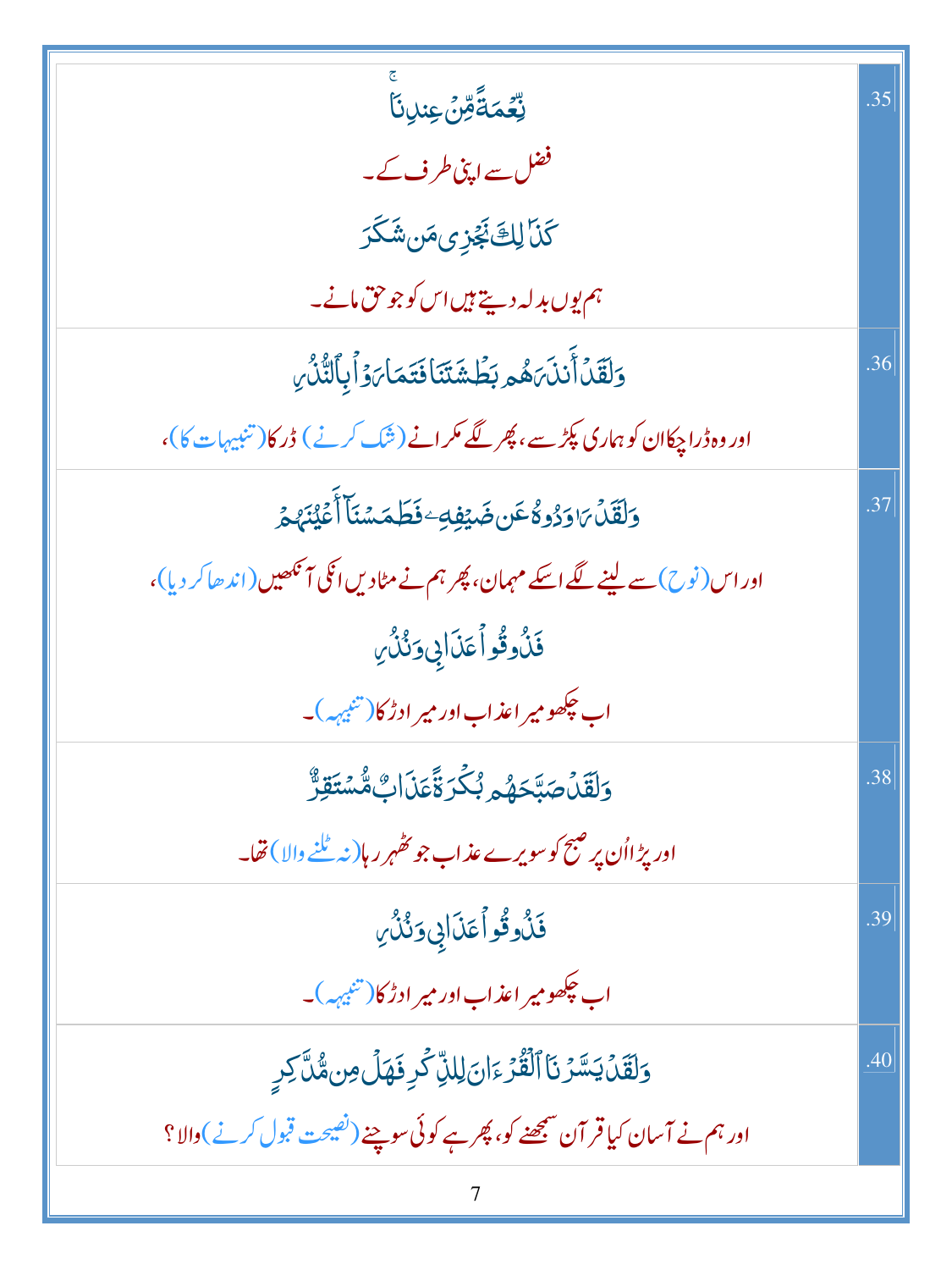| وَلَقَلْ جَاءَءَالَ فِرْعَوْنَ ٱلتُّلُّهُ                                              | .41 |
|----------------------------------------------------------------------------------------|-----|
| اور پہنچے فرعون والوں پاس دڑکے (تنبیہات)۔                                              |     |
| <b>َ</b> كَنَّابُواْ بَايَتِنَا كُلُّهَا                                               | .42 |
| حصالکیں ہماری نشانیاں ساری،                                                            |     |
| فَأَخَذُنَهُمُ أَخۡذَى عَزِيزِ مُّقۡتَلِيِ                                             |     |
| پھر پکڑی ہم نے اُن کو پکڑ زبر دست کی، قابو میں لے کر،                                  |     |
| ِ<br>أَكُفَّاءُ كُمۡ خَبُرُۢ مِّنۡ أُوۡلَ <sub>ٓئِ</sub> كُمۡ                          | .43 |
| اب تم میں جو منکر ہیں (کیا) کچھ بہتر ہیں ان سب سے ؟                                    |     |
| ٲٞٙٙۿڶػ۠ۄڹڗٳٙۦۜۊۜ۠ڣٲڶڗ۠۠ڹ۠ڔؚ                                                           |     |
| ياتم كوفارغ خطى(معافى) لكصى گئى در قوں(صحيفوں) ميں؟                                    |     |
| ٲٛ <i>ٙۄ۫</i> ؾڦۢۅڷۅڹؘڬٙؽ۬ڿٙڥؠڠ۠ڡ۠ٞٮ۬ؾؘڝؚڒ۠                                            | .44 |
| کیا کہتے ہیں ہم سب کامیل (حجمؓا،اکھٹ) ہے بدلہ لینے والے؟                               |     |
| سَيُّهَزَمُ ٱلْجُمَّعُ وَيُوَلُّونَ ٱللَّٰٓبُرَ                                        | .45 |
| اب فنکست کھالے گامیل(حجقا،اکھٹ)،اور بھاگیں گے پیٹھ دے(چیس)کر،                          |     |
| بَلِ ٱلسَّاعَةُمَوۡعِلُهُمۡ وَٱلسَّاعَةُٰٓأَدۡهَىٰوَأَمَرَّ                            | .46 |
| بلکہ وہ گھڑی( قیامت کا دن ) ہے ان کے وعد ہ کاوفت اور وہ گھڑی بڑی آفت ہے اور بہت کڑ وی۔ |     |
|                                                                                        |     |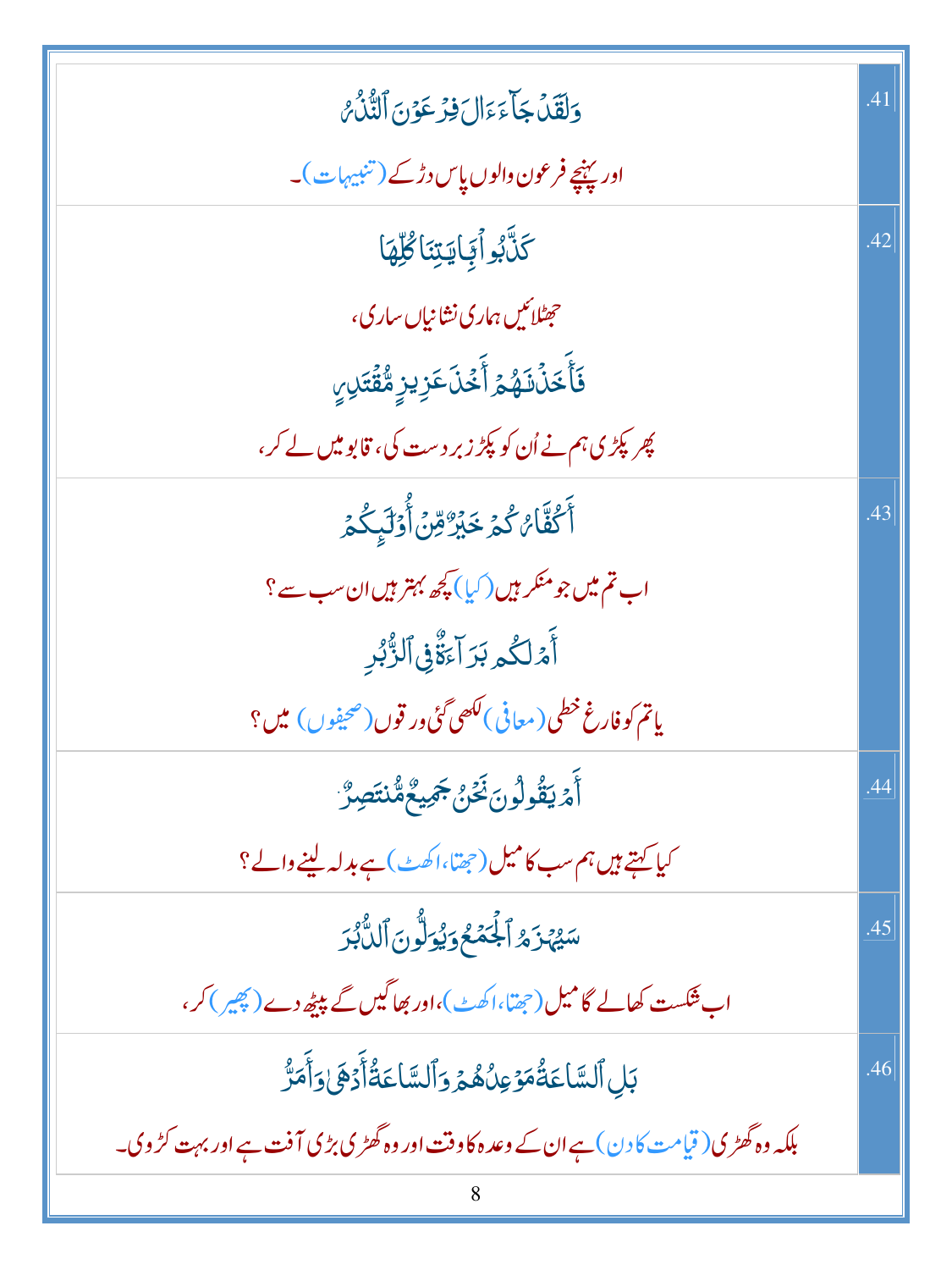| ٳۣڹ <mark>ٞٲڷؙ<sup>ۣٛ</sup>ٛ</mark> ۼڔڡؚؾ؋ۣۻؘڶڸٟۥٙ <i>ۺڂ</i> ڔۣ                                   | 47  |
|---------------------------------------------------------------------------------------------------|-----|
| جولوگ <sub>گنهگا</sub> ر ہیں، غلطی میں ہیں،اور سو دامیں (مت،اری گئی)۔                             |     |
| <i>ؽ</i> ۯٙ <i>ۄؘ</i> ؽ۠ۺٞڂڹ۠ۅڽٙ؋ۣٲڵڹؓٲٮۣٵٙڶؽٷۼ۠ۅۿؚڥٟۄٙۯ۠ۏڤؙۅٲڡٙۺۧٮڡٙڨٙڗ                          | .48 |
| جس دن گھسپٹے جائیں گے آگ میں اوندھے منہ ۔(اور ان سے کہاجائے گا) چکھو مز ہ آگ کا۔                  |     |
| ٳۣڐۜٵػؗڵؖۺؘٛۦٟڂڶڡٙؗٸٷڹڡؘٙٮؘ؇ٟ                                                                     | .49 |
| ہم نے ہر چیز بنائی پہلے ٹھہر اکر (تقدیر کے مطابق)،                                                |     |
| وَمَآأَمۡرُنَّآۚ إِلَّا وَاحِدَةٌۚ كَلۡمۡحٖبِٱلۡبَصَدِ                                            | .50 |
| اور ہماراکام یہی ایک دم کی بات ہے، جیسے لیک نگاہ کی۔                                              |     |
| وَلَقَلۡ أَهۡلَكۡنَآ أَشۡيَاعَكُمۡ فَهَلۡ مِن مُّلَّكَے رِ                                        | .51 |
| اور ہم کھیا ( ہلاک کر ) چکے ہیں تمہارے ساتھ والوں کو، پھر ہے کوئی سوڈر نے (ٹھیحت قبول کرنے )والا؟ |     |
| <u>وَكُلُّ شَيْءٍفَعَلُوكُوْنَ</u> ٱلزُّبُرِ                                                      | .52 |
| اور جو چیز انہوں نے کی ہے لکھی گئی ور قوں (اعمال ناموں) میں۔                                      |     |
| <i>ۏڴڵٞ۠</i> ڞ <i>ۼ</i> ۣێڔۣۏػۑؚۜڸڔۣڡ۠۠ۺ۫ؿؘڟؘڒ۠                                                   | .53 |
| اور ہر جھوٹی اور بڑی لکھنے میں آ چکی۔                                                             |     |
| 9                                                                                                 |     |